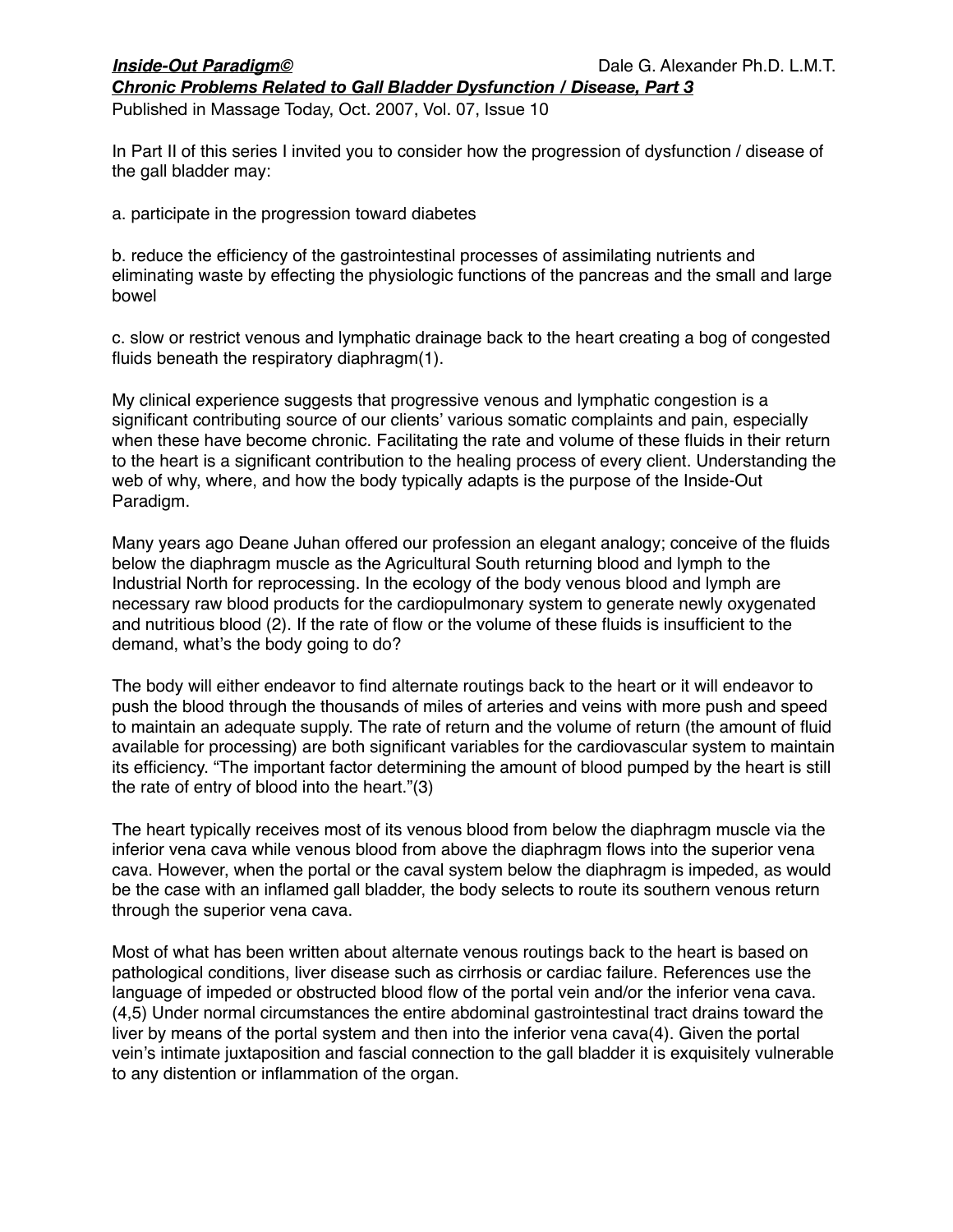## *Inside-Out Paradigm©* 
Dale G. Alexander Ph.D. L.M.T. *Chronic Problems Related to Gall Bladder Dysfunction / Disease, Part 3*

Published in Massage Today, Oct. 2007, Vol. 07, Issue 10

The alternative venous return pathways that nature has provided are both deep and superficial. The deeper alternative pathway includes the azygous, hemiazygous, accessory hemiazygous veins, and the vertebral venous plexuses(5). The more superficial routing includes, a complex anastomosis (connection of two or more vessels) between the upper abdomen including the lower esophagus, the pelvic floor, those associated with the veins of the abdominal wall that communicate into the bilateral thoracoepigastric venous channels. These eventually drain into the axillary veins which become the subclavian veins(4,5).

In this article we will explore the deeper venous pathway depicted by Figure 1 and 2. Additional pictures of these routings to more fully appreciate their significance are listed in the reference section of this article(6).

In viewing Figure 1 which depicts the deeper alternate routing for venous return from the "inside-out" I encourage you to consider that congestion within this internal scaffolding is a contributing factor to the back pain and stiffness of your clients. Allow your kinesthetic memory to engage Figure 1. Reflect on how frequently you palpate muscular contracture and spasm along the erector muscles on a daily basis. It's pretty amazing how it is a mirror image of where many or most of our clients report that they experience somatic difficulties a fair amount of the time.

Next relate Figure 2 to the effects of congestion of the azygous vein to the frequency you palpate muscular tension associated with the upper right quadrant of the back and the right shoulder. Please consider from this moment forward to begin translating your palpation of external soft tissue tension as an indication of internal fluid congestion.

The deeper venous pathway drains into the superior vena cava located in the upper right quadrant of the thoracic cavity. The azygous vein's typical anatomical routing is through the aortic opening of the diaphragm into the chest cavity traveling up along the right side of the spine to the heart. The thoracic duct also typically passes through the aortic opening moving lymph upward toward the left subclavian vein.

In contrast, nature's plan for the hemiazygous vein has selected for it to find its way into the thoracic cavity by piercing the right crus of the diaphragm and traveling up the left side of the spine with its venous return crossing the midline to join the azygous(4). The accessory hemiazygous vein originates to the left of the vertebral column in the upper thorax and descends downward draining blood from the 4th - 8th intercostal spaces and sometimes the bronchial veins. Commonly it crosses between anterior to the 7th – 9th thoracic vetebrae and also contributes its fluids into the right-sided azygous vein(5).

What's crucial for us to consider is that this venous complex already has a primary job. This is to drain the posterior body wall above the diaphragm via the intercostal veins, vertebral plexuses and sometimes, some or most of the lumbar veins. Consider the possible contribution to the back pain (upper, middle, or lower) of your clients when these vessels are doing double and triple duty. Let us remember that pain receptors are primarily activated when soft tissues are stretched or compressed. Internal congestion equals external tension and often pain.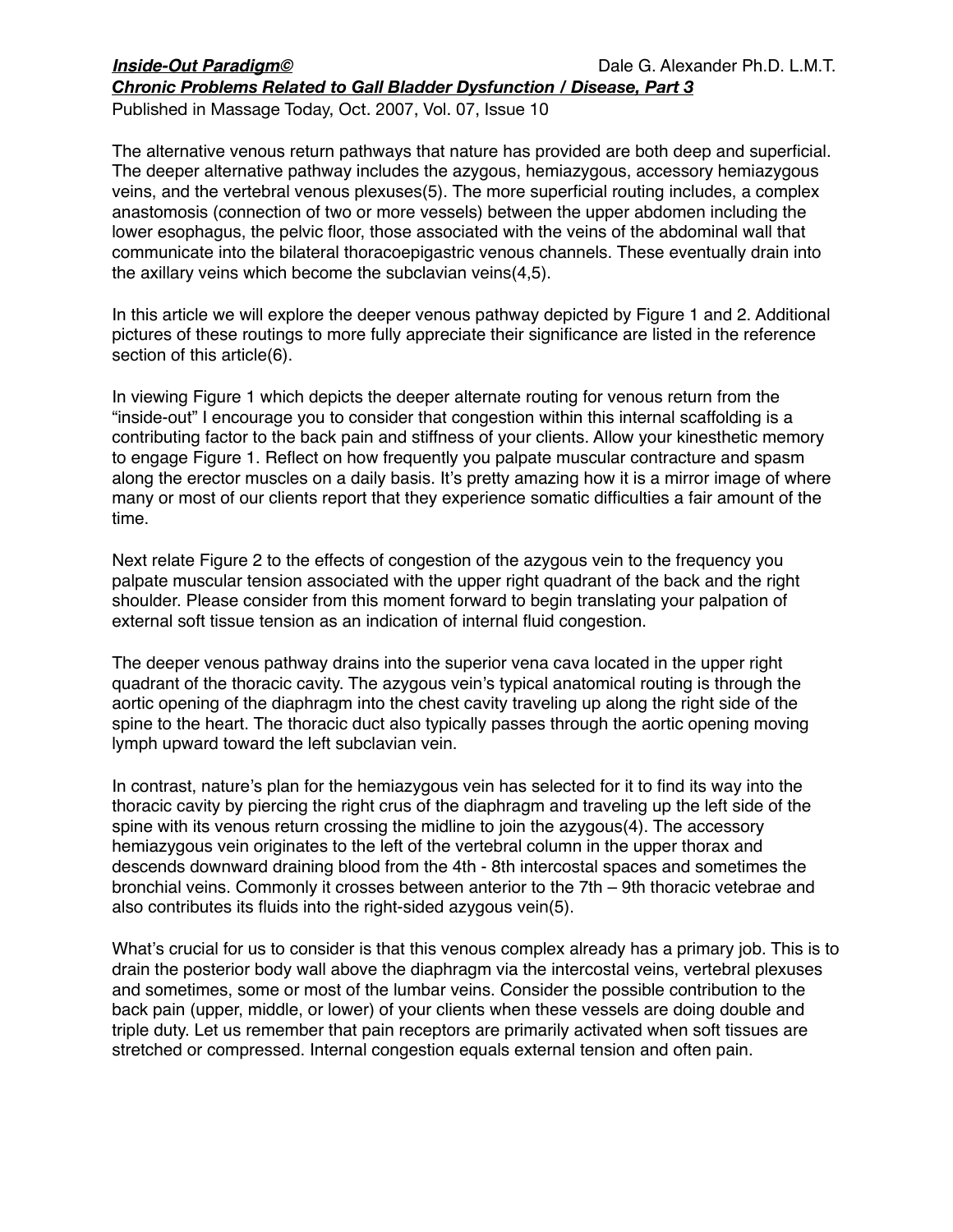## *Inside-Out Paradigm©* 
Dale G. Alexander Ph.D. L.M.T. *Chronic Problems Related to Gall Bladder Dysfunction / Disease, Part 3*

Published in Massage Today, Oct. 2007, Vol. 07, Issue 10

An implication to heart function emerges when one considers that the descending aorta typically shares the aortal opening of the diaphragm with the azygous vein and the thoracic duct. It is a reasonable speculation to wonder about the possible effects of progressively increasing venous and lymphatic congestion upon the flow of arterial blood through the aorta. Appreciating the incredible distensibility of the venous and lymphatic vessels there certainly is a threshold beyond which the body's homeostatic responsiveness would trigger the heart to pump with more force to overcome this initial resistance.

Let us now consider the possible effects of an inflamed gall bladder upon the lymphatic system in the cisterna chili and its superior tributary, the thoracic duct. The same variables apply, rate of flow and volume, and the vulnerability of the confluence of the inferior lymphatic trunks to gall bladder distention or inflammation. Another interesting correlation exists as the thoracic duct crosses from its right-sided vertical routing along the spinal column to the left side of the column somewhere between the 5th & 3rd thoracic vertebrae almost dead center between the scapulae. Consider how often your clients report tension, discomfort, or pain between the shoulder blades. Internal congestion equals external tension and often pain.

I have wondered for years why nature had selected for 80% of the body's lymphatic fluids to drain into the left subclavian vein. It is my discovery and postulation that there is a relationship in symmetry and just plain functional hydrostatic balance since the superior vena cava may be called upon to receive potential overflow from or, become the primary alternate routing from the portal and inferior venous systems on the right side.

Now, let's briefly consider the other obvious alternative for the body to assist venous drainage which is to drive the blood more forcefully from the heart in order to make it through the "60,000 miles of vessels." These are quotes from National Geographic. "The human heart beats 100,000 times a day, propelling 6 quarts of blood --- 20 times the distance across the US coast to coast" (7). It is the sympathetic division of the autonomic nervous system that stimulates the heart to function as a stronger pump. It also stimulates the peripheral vessels to contract (narrow) thus, increasing the speed of blood flow. The bad news is that it also increases the resistance to venous return. (2)

It's long been known that various heart ailments are accompanied by the enlargement of the left ventricle in response to working harder to push arterial blood more forcefully from the heart. With even more acclaim, high blood pressure is now considered to be the axis of evil. However, let's consider that what starts out as a short-term adaptation to periodic or episodic stress becomes a necessary evil to keep the overall system flowing. This is when the grinding and degrading effects may subtly and perniciously trigger progressions toward pathology. An additional learning emerged in researching this article that the Tricuspid valve of the heart acts as a primary feedback regulator of pressure for the heart(3). The tricuspid valve is normally found just below the lower right end of the sternum close to the attachment of the 5th rib. It receives the blood from the inferior vena cava into the right atria. This relationship was very validating of my clinical experience with clients as so often when palpating the degree of thoracic pressure along the intercostal space between ribs 5 and 6, there is line of horizontal tension that bridges across the mid-line of the anterior chest wall. I have come to correlate a softening of this tensional line coupled with greater ease of compression throughout the chest wall as therapeutic indicators that venous return has been facilitated. This also brings us back to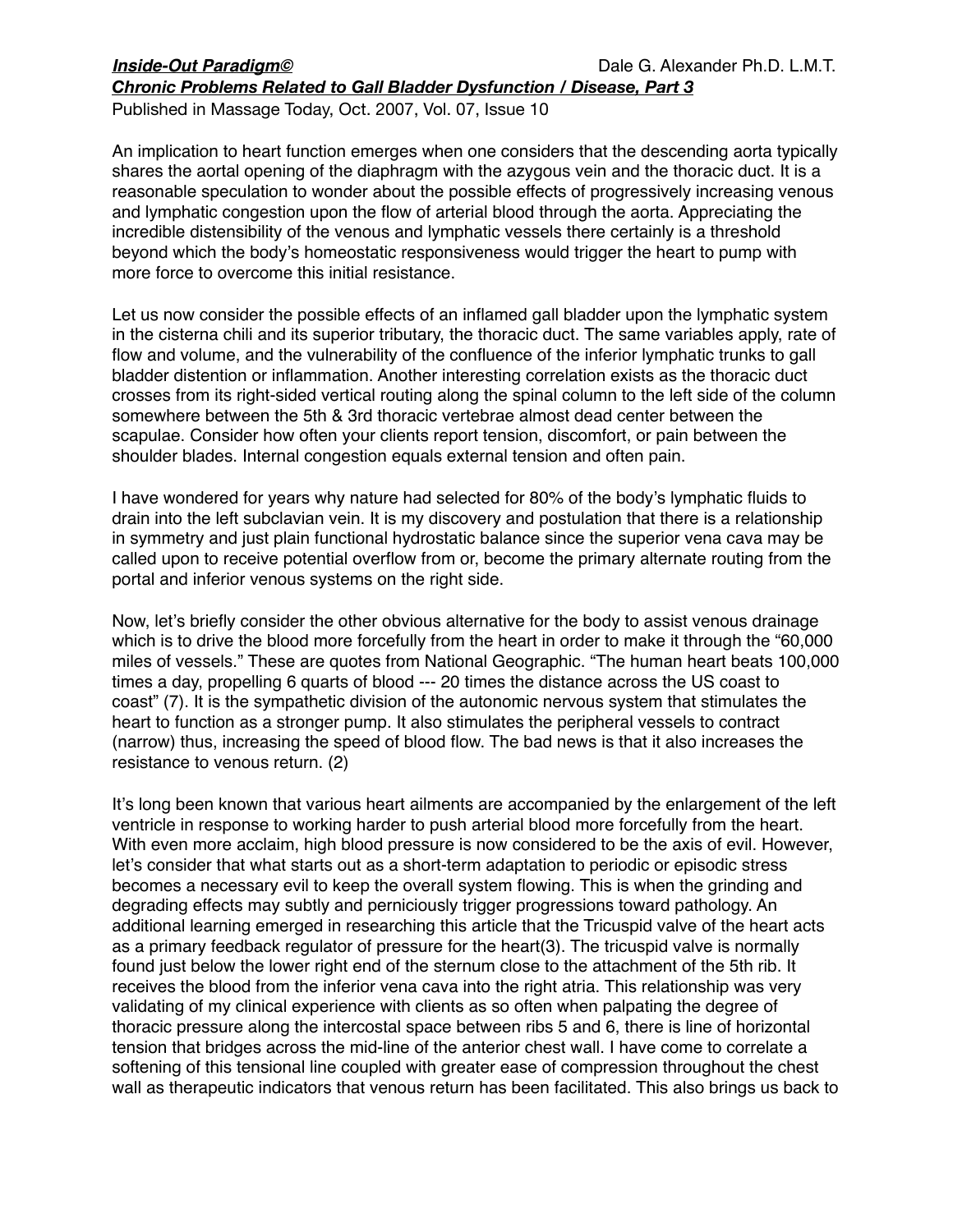# *Inside-Out Paradigm©* 
Dale G. Alexander Ph.D. L.M.T.

*Chronic Problems Related to Gall Bladder Dysfunction / Disease, Part 3* Published in Massage Today, Oct. 2007, Vol. 07, Issue 10

the importance of assisting the body to maintain appropriate pressure differentials between the thoracic, abdominopelvic, and cranial cavities (8). It is intention that matters, not technique.

Next, let's explore the possible relevance of gall bladder/pancreatic dysfunction and venous congestion to the high frequency of hiatal hernias and gastric reflux problems. The most common types of hiatal hernias are sliding and para-esophageal hernias. They both occur on the left side of the hiatal junction between the esophagus & the stomach. The common reason stated is that right-sided hernias do not occur is because the weight and presence of the liver essentially protects this side. (4)

What first became curious to me was noticing that the right crus (leg) of the diaphragm muscle crosses the body's midline and wraps around the hiatal junction. Over many years my hands have correlated gall bladder difficulties and contracture of the right hemi-diaphragm. I began conceiving of this junction as a gasket seal that, when pulled to the right by the crus of the diaphragm, would disturb its competence to close properly (re-sealing the gasket), thus becomes a possible contributing variable of gastric reflux. This seemed to make sense all by itself, then I realized that there were probably additional variables at play.

One variable that has clinically shown itself to be related has been contracture of the lessor omentum which crosses the mid-line from left to right(9). These distensible ligaments have a fan-like appearance with their moorings attached between the stomach, the liver and gall bladder, and the duodenum. It is my postulation that inflammation of the gall bladder or pancreas as was described in the last article may stimulate a contraction of these fibers not only to the right side but also downward, further weakening the upper left portion of the hiatal junction(1). Let's remember that the duodenum cradles the head of the pancreas while the curvature of the stomach cradles its tail.

The most significant variable to hiatal incompetence is to recognize that when either the portal system or the inferior vena cava flow is compromised, the esophageal veins and the left gastric vein participate in both the deep and superficial alternate routings for venous return. The bottom line is x if it can't get through, it backs upx and it does so through the hiatal junction. I speculate that such congestion additionally weakens its capacity to function as a competent gasket. This is similar to my earlier speculation regarding the azygous vein and thoracic duct sharing the opening with the descending aorta.

In summary, please remember that these descriptions, based on my clinical experiences of what has helped my clients most consistently, are not immutable facts. Anatomy reflects the full spectrum of the genetic continuum.

Yet, do consider the possibilities postulated here: that one of the major sources of our clients' chronic somatic complaints may indeed be related to the subtle & insidious effects of progressively increasing venous and lymphatic congestion; that we may contribute at a much more foundational level to our client's health than we realize by intending to facilitate the systemic return of these fluids; and that gall bladder dysfunction/disease may be a possible tipping point in the progression of many disorders.